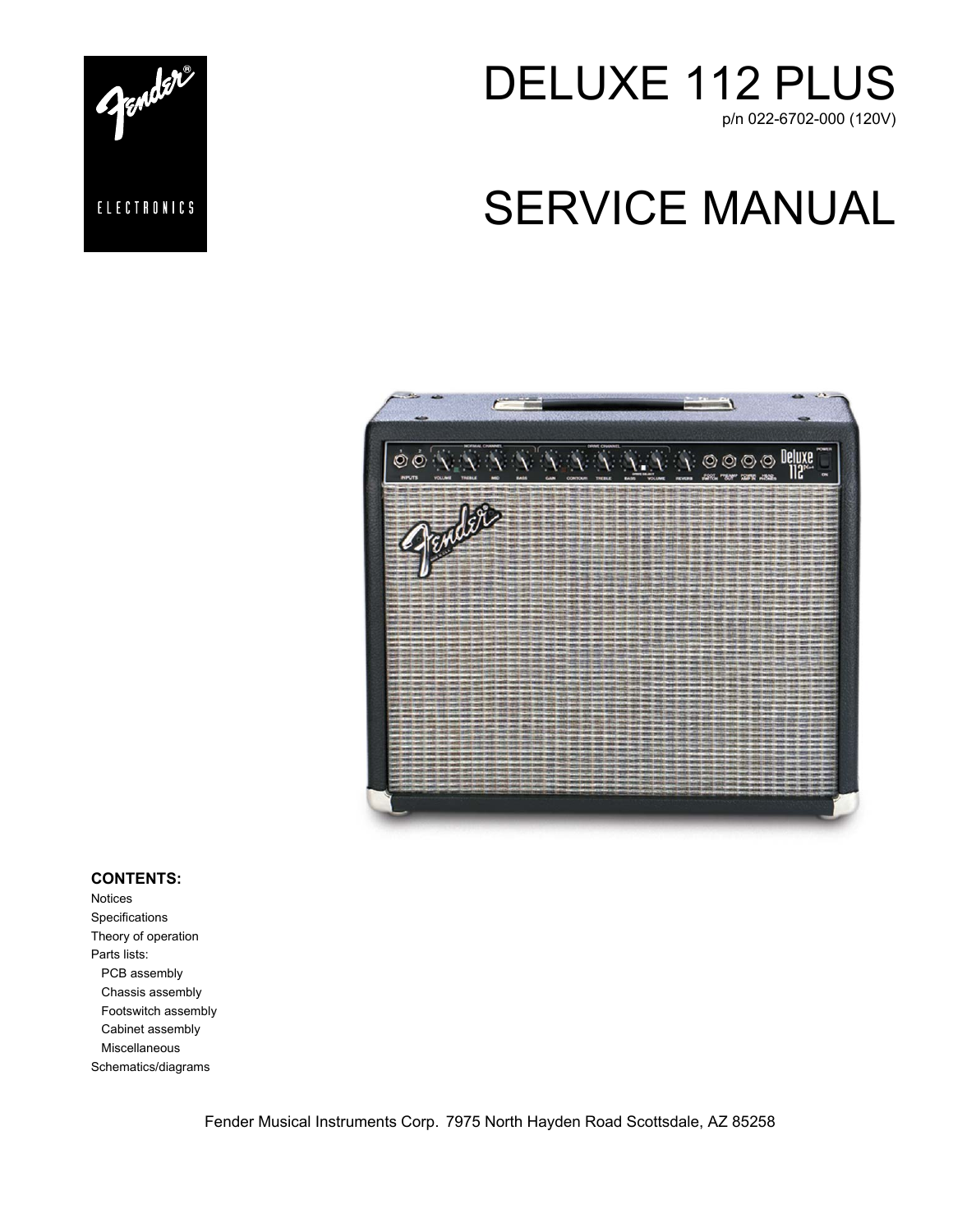## DELUXE 112 PLUS

(This is the model name for warranty claims)

## SERVICE MANUAL

#### **APRIL 1995 REV A**

## **IMPORTANT NOTICE:**

The information contained herein is CONFIDENTIAL and PROPRIETARY to Fender Musical Instruments Corp. It is disclosed solely for use by qualified technicians for purposes of equipment maintenance and service. It is not to be disclosed to others without the expressed permission of Fender Musical Instruments Co. All specifications subject to change without notice.

For warranty repair service, only Fender specified part numbers are to be used. It is recommended they also be used for post-warranty maintenance and repair.

Parts marked with an asterisk (\*) indicate the required use of that specific part. This is necessary for RELIABILITY and SAFETY requirements. **DO NOT USE A SUBSTITUTE!**

A coded naming convention is used in the description of certain parts. The codes and what they mean are as follows:

| <b>CAPACITOR CODES</b> |                                 |                               | <b>HARDWARE CODES</b> |                           |  |
|------------------------|---------------------------------|-------------------------------|-----------------------|---------------------------|--|
|                        |                                 |                               |                       |                           |  |
| $=$                    | Aluminum Electrolytic           | <b>BLX</b>                    | $=$                   | <b>Black Oxide</b>        |  |
| $=$                    | Ceramic Axial                   | CR                            | $=$                   | <b>Chrome Plated</b>      |  |
| CAP CD<br>$=$          | Ceramic Disk                    | <b>HWH</b>                    |                       | Hex Washer Head           |  |
| $CAPMPF =$             | <b>Metalized Polyester Film</b> | м                             | $=$                   | Machine Screw             |  |
| CAP MY                 |                                 | ΝI                            | $=$                   | Nickel Plated             |  |
| $CAP$ $PFF =$          | Polyester Film/Foil             | <b>OHP</b>                    | $\equiv$              | <b>Oval Head Phillips</b> |  |
|                        |                                 | PB.                           | $=$                   | Particle Board            |  |
| <b>RESISTOR CODES</b>  |                                 |                               | $=$                   | Pan Head Phillips         |  |
|                        |                                 | <b>PHPS</b>                   | $\equiv$              | Pan Head Phillips Sems    |  |
| $=$                    | Carbon Comp                     | <b>SMA</b>                    | $=$                   | Sheet Metal "A" Point     |  |
| $=$                    | Carbon Film                     | <b>SMB</b>                    |                       | Sheet Metal "B" Point     |  |
| $=$                    |                                 | SS                            | $=$                   | <b>Stainless Steel</b>    |  |
| RES MF<br>$=$          | Metal Film                      | TF                            | $=$                   | <b>Thread Forming</b>     |  |
| $=$                    | Wire Wound                      | ΖI                            | $=$                   | <b>Zinc Plated</b>        |  |
|                        |                                 | = Mylar<br><b>Flame Proof</b> | <b>PHP</b>            |                           |  |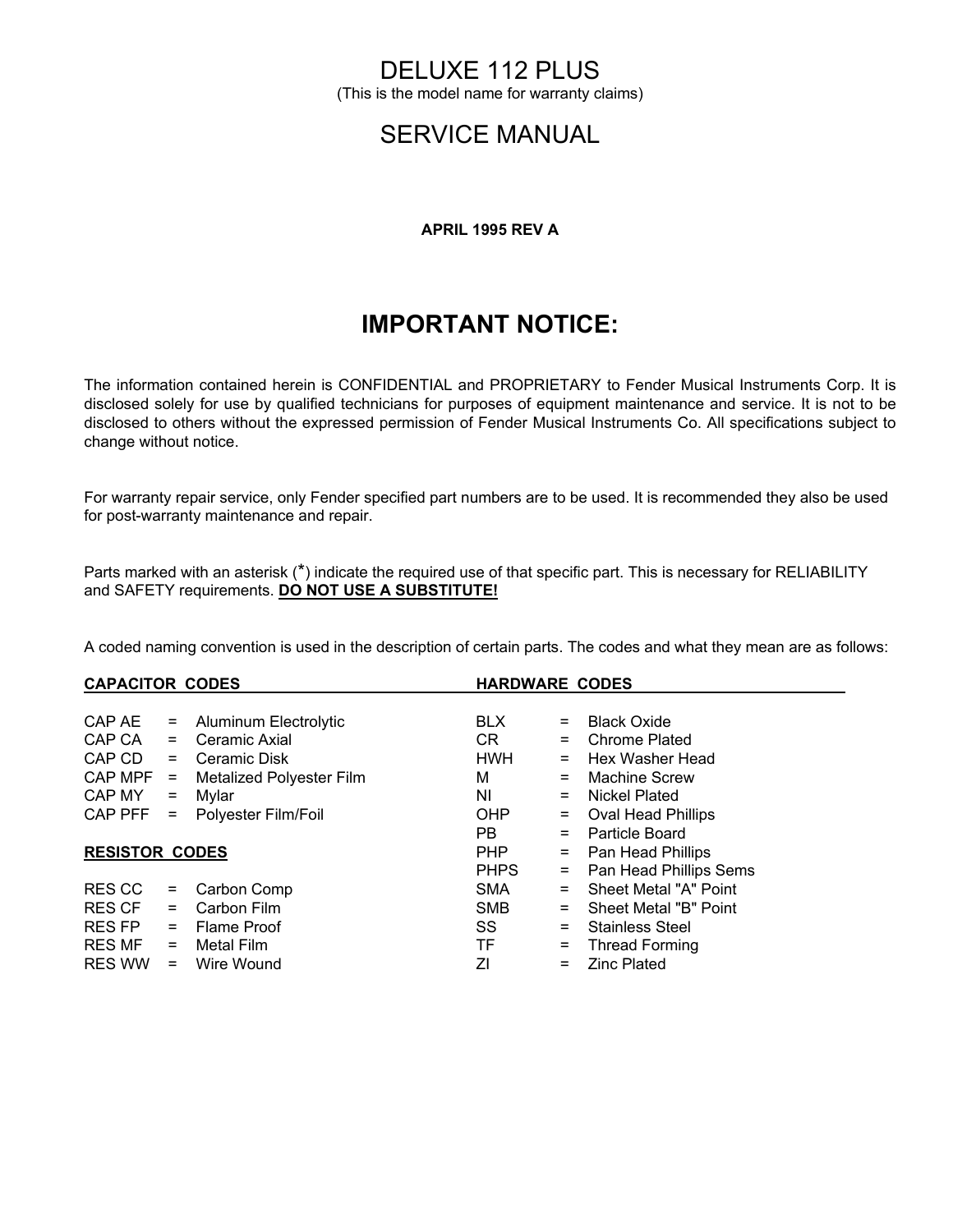## DELUXE 112 PLUS

## **SPECIFICATIONS**

| <b>Product Release No.:</b> | PR 291 (This is not a model number)                                           |                                            |  |
|-----------------------------|-------------------------------------------------------------------------------|--------------------------------------------|--|
| <b>Part Number:</b>         | 120V Version: 22-6702<br>100V : 22-6772<br>230V : 22-6762                     |                                            |  |
| <b>Power Requirements:</b>  | 180-120VAC, 50-60 Hz, 360W max.<br>230-240VAC, 50 Hz, 360w max.               |                                            |  |
| Input impedance:            | Input 1: $850k\Omega$<br>Input 2: $66k\Omega$                                 |                                            |  |
| <b>Power output:</b>        | 94 watts RMS into $4\Omega$ at 5% THD                                         |                                            |  |
| <b>Effects Loop:</b>        | Preamp Output Impedance: $1k\Omega$<br>Power Amp Input Impedance: $44k\Omega$ | Power Amp Sensitivity: 1.0V for Clipping   |  |
| <b>Dimensions:</b>          | Height: 16 1/2"<br>Width: 20 5/8" (50.5 cm)<br>Depth: 9"                      | $(41.9 \text{ cm})$<br>$(22.9 \text{ cm})$ |  |
|                             | 33 lbs.                                                                       | $(14.9 \text{ kg})$                        |  |

*Product specifications are subject to change without notice*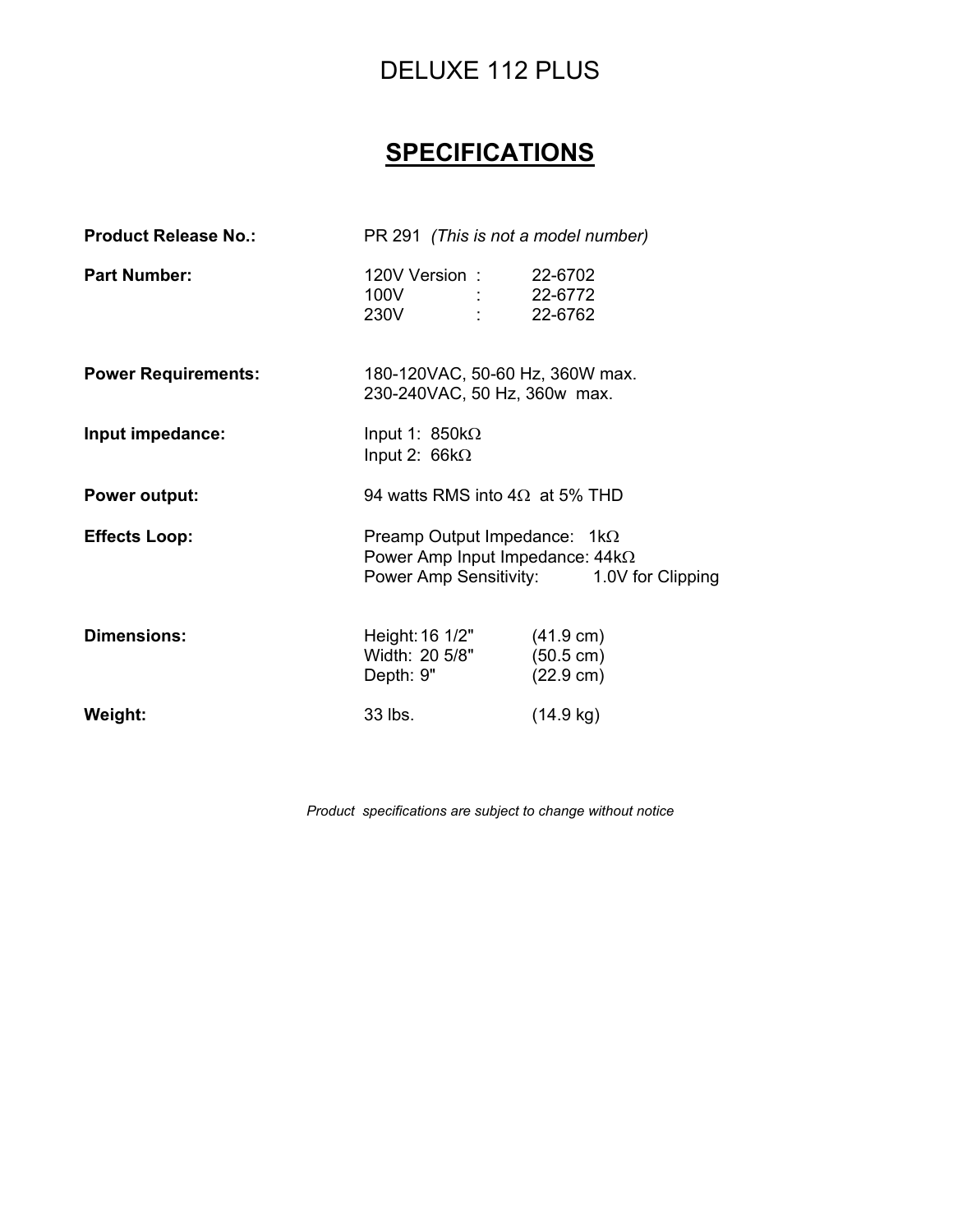### DELUXE 112 PLUS **THEORY OF OPERATION**

Input 1 is a high sensitivity input. Input 2 is a low sensitivity input. Inputs 1 and 2 contain series switches that connect to +16Vdc via a third series switch located within the Power Amp in jack (J5). From the input jacks, this series circuit terminates at the gate of JFET Q7. Q7 is part of a muting /turn on delay circuit for the input of the power amp. Therefore the input signal to the power amp will remain muted until a plug is inserted into either Input 1,2 or the Power Amp in jack.

The first stage (U2A) sets up the initial response of the amplifier. It provides a second order high pass filter with a 3dB down point at 60Hz, and a gain of about 3.8. The output of U2A splits to feed the clean and overdrive channel. For the clean channel, the signal feeds the Treble, Bass and Mid controls that provide boost and cut respectively. The signal then flows to U7A. U7A is a buffer for the adjustable high pass filter made up by C59, C60, R108 and R109. The inverted signal at U5A is sensed through R109 and fed back to the junction of C59 and C60. As the Volume control is turned up, the feedback from R109 provides –6dB of attenuation at 30Hz. This prevents the speaker from flapping at very low frequencies. U2B is an Auto-pad circuit. It provides excellent headroom and low noise.

The signal split from U1A feeds the overdrive channel through a special tone shaping circuit located just prior to U2A. This circuit is a third order bandpass filter with a peak boost at 2.2kHz. It provides the optimum frequency response for the following distortion circuit. U2A provides the variable gain adjustment that drives the distortion circuit. It also acts as a bandpass filter with 3dB down points at 90Hz and 4kHz. U2B is the distortion circuit. LD1 and LD2 provide diode distortion.

The Contour control adjusts the overall tone quality of the overdrive channel by emphasizing or notching the mid range frequencies. In the fully CCW position the response is fairly flat up to about 2kHz, where a gentle roll-off occurs. In the fully CW position, the circuit provides a –20db notch at about 1kHz. The signal then feeds the overdrive volume control and the treble and bass controls.

The signal from the Clean and Drive channels sum at U5A via JFETs Q4 and Q5. The output from U5A feeds the reverb drive circuit (U6A) and summing amp U5B. U6B is the reverb sensing circuit. The output of U6B drives the Reverb volume control and then sums with the dry signal at U5B. The output of U5B drives the preamp out jack, is normalled through the power amp in jack, and feeds the power amp input.

#### CHANNEL SWITCHING

The AC voltage from the power transformer secondary is tapped off through resistor R82, and presented to the footswitch jack (Approx 20 V RMS). By rectifying the positive or negative side of the waveform, we create a DC control voltage that is sensed by comparators U4A and U4B. Diode's CR20 and CR21 set up the reference voltages for the comparators. Therefore the control voltage must toggle between +15Vdc and –15Vdc. The comparator output controls the JFETs and the indicator LEDs. Without the footswitch connected to the footswitch jack, CR15 rectifies the negative half of the waveform. U4B senses the DC control voltage, and provides –15Vdc to the gate of Q6, allowing the reverb output to function.

#### POWER AMP

U1 is a high voltage op-amp that provides voltage gain for the power amplifier. CR3 and CR4 act as differential protection diodes that prevent the positive and negative inputs of U1 from becoming more than 0.6 volts apart. Bootstrap Capacitors C37 and C38 sense the output through R69. This provides more voltage swing for the opamp with respect to ground.

Diodes' CR5-CR8 (BYV26D) make up the Fixed Bias circuit for the output transistors. The Bias Diodes mount through a hole in the transistor heatsink. This ensures the Diodes will properly track the temperature of the output transistors. These Diodes were selected because they exhibit a 2mV decrease in Knee Voltage for every 1 degree (Celsius) increase in temperature. Pin 6 of U1 is at 0 Vdc. Therefore the Bias Diodes provide 2 voltage drops (+/- 1.2volts) to the Base of Darlington Transistors Q1,Q2, Q10 and Q11.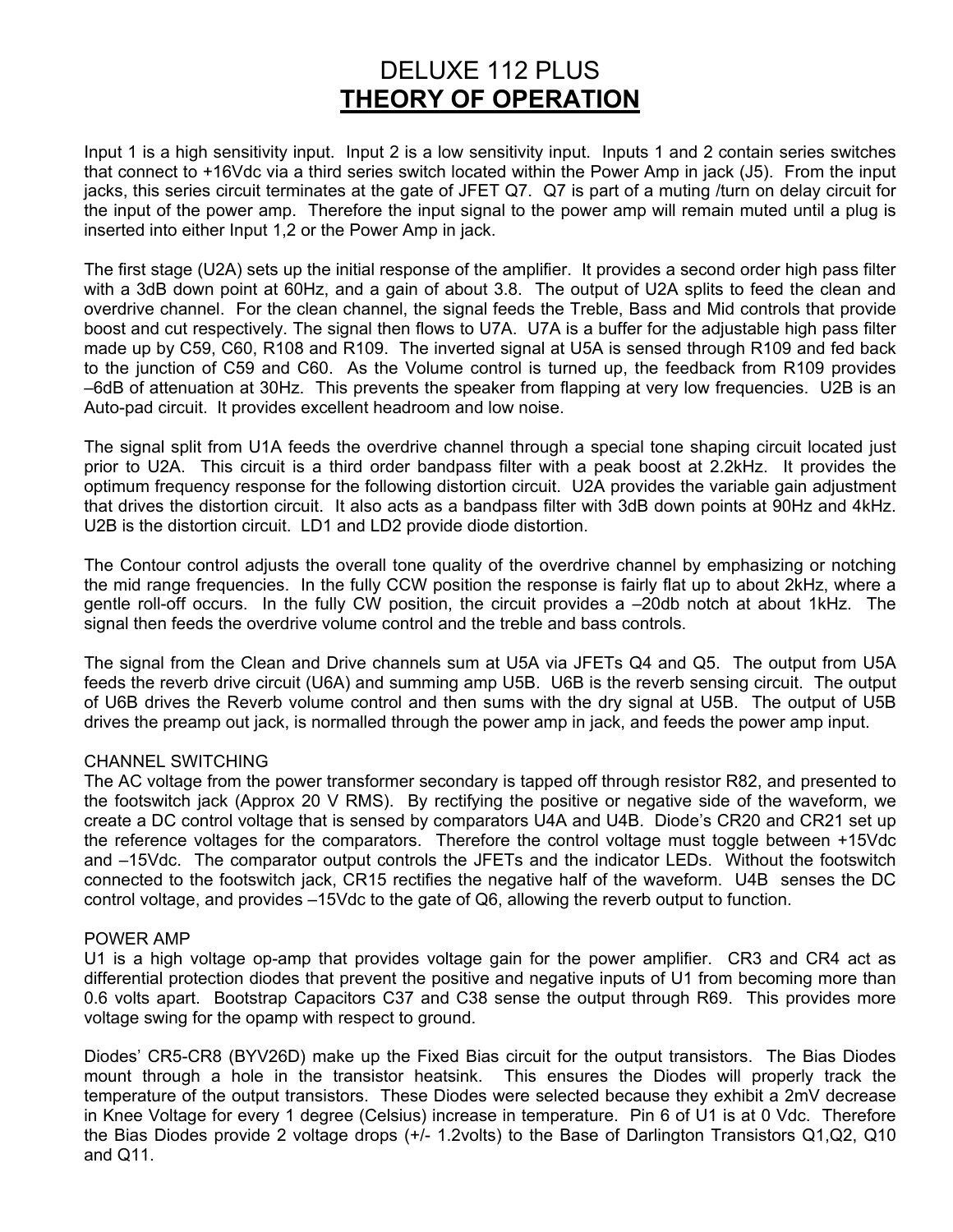### DELUXE 112 PLUS **THEORY OF OPERATION (CONT)**

Diodes' CR9-CR12 make up a voltage clamp protection circuit. Q8 and Q9 make up a current limiting protection circuit. If the output is shorted, the voltage at the emitters of Q10 and Q11 will increase. This voltage is sensed through R100 and R107 and presented to the bases of Q10 and Q11. When Q10 and Q11 turn on, the drive current and bias to the output transistors is removed, which shuts down the output section of the amplifier.

The output signal feeds through the Headphone jack circuit, before driving the speaker. With headphones connected to the headphone jack the speakers are muted.

## **PARTS LIST**

|                         | PRINTED CIRCUIT BOARD ASSEMBLY |                                                                |                                                                             |  |
|-------------------------|--------------------------------|----------------------------------------------------------------|-----------------------------------------------------------------------------|--|
| <u>QTY</u>              | <b>PART#</b>                   | <b>DESCRIPTION</b>                                             | REFERENCE DESIGNATION                                                       |  |
| 1                       | 048873001                      | PCB ASSY DELUXE 112 PLUS                                       | (STUFFED)                                                                   |  |
| 1                       | 031910                         | BREAKER THERMAL 15A 155/195DEG                                 | TS1                                                                         |  |
| 1                       | 048451                         | <b>BUTTON PUSH OFF WHITE</b>                                   | @S1                                                                         |  |
| 1                       | 028577                         | <b>CABLE REVERB 30"</b>                                        | @P1-4                                                                       |  |
| 2                       | 031756                         | CAP AE<br>4700uF<br>50v                                        | C47,48                                                                      |  |
| 1                       | 028458                         | CAP AE RDL 1uF<br>50V<br>20%                                   | C <sub>53</sub>                                                             |  |
| 4                       | 028459                         | CAP AE RDL 2.2uF 50v<br>20%                                    | C <sub>11</sub> , 33, 34, 36                                                |  |
| 1                       | 028460                         | CAP AE RDL 4.7uF 50V<br>20%                                    | C <sub>35</sub>                                                             |  |
| 6                       | 028465                         | CAP AE RDL 22uF 50V<br>20%                                     | C6, 12, 25, 27, 39, 40                                                      |  |
| 4                       | 028471                         | CAP AE RDL 47uF 50V<br>20%                                     | C37,38,49,50                                                                |  |
| $\overline{2}$          | 025787                         | CAP AE RDL MINI 100uF 16V NP                                   | C57,58                                                                      |  |
| 1                       | 039255                         | CAP CA<br>10PF 100V                                            | C10                                                                         |  |
| 1                       | 038698                         | CAP CA 47PF 100V                                               | C <sub>29</sub>                                                             |  |
| 1                       | 038873                         | CAP CA<br>22PF 100V                                            | C <sub>26</sub>                                                             |  |
| 1                       | 038699                         | 100PF 100V<br>CAP CA                                           | C <sub>23</sub>                                                             |  |
| 1                       | 038701                         | CAP CA<br>470PF 50V                                            | C <sub>14</sub>                                                             |  |
| 1                       | 038874                         | CAJ CA 560PF 50V                                               | C <sub>17</sub>                                                             |  |
| 2                       | 039263                         | CAP CA<br>100PF<br>100V                                        | C <sub>3</sub> , 32                                                         |  |
| $\overline{2}$          | 039268                         | CAP CA 4700PF 100V                                             | C1,2                                                                        |  |
| 4                       | 027278                         | CAP MPF .1uF 63V 10%                                           | C41,42,59,60                                                                |  |
| 2                       | 027281                         | CAP MPF .22uF 63V                                              | C <sub>5</sub> .30                                                          |  |
| 5                       | 027286                         | CAP MPF .47uF 63V                                              | C4, 15, 16, 43, 44                                                          |  |
| $\mathbf 1$             | 033579                         | CAP PFF RDL .0015uF 100V 10%                                   | C <sub>21</sub>                                                             |  |
| 2                       | 033580                         | CAP PFF RDL .0022uF 100V 10%                                   | C <sub>13,28</sub>                                                          |  |
| 1                       | 033581                         | CAP PFF RDL .0033uF 100V 10%                                   | C <sub>20</sub>                                                             |  |
| 1                       | 036234                         | CAP PFF RDL .015uF 100V 10%                                    | C31                                                                         |  |
| 1                       | 033590                         | CAP PFF RDL .022uF 100V 10%                                    | C <sub>19</sub>                                                             |  |
| 6                       | 033591                         | CAP PFF RDL .033uF 100V 10%                                    | C7,8,9,24,45,46                                                             |  |
| 5                       | 033592                         | CAP PFF RDL .047uF 100V 10%                                    | C <sub>18</sub> , 22, 51, 52, 56                                            |  |
| $\overline{\mathbf{c}}$ | 033596                         | CAP PFF RDL .068uF 100V 10%                                    | C54,55                                                                      |  |
| $\mathbf{1}$            | 024853                         | CAP PFF RDL .1uF<br>250V 10%                                   | C61                                                                         |  |
| 2                       | 027947                         | CONTROL SNAPIN 100K 30C TAPER                                  | R26,35 (GAIN, TREBLE-DRIVE CH)                                              |  |
| $\mathbf 1$             | 027949                         | CONTROL SNAPIN 250K 30C TAPER                                  | R38 (BASS-DRIVE CHANNEL)                                                    |  |
| 1                       | 027397                         | CONTROL SNAPIN 2K 15A TAPER                                    | R14 (MID)                                                                   |  |
| 2<br>$\mathbf 1$        | 027940                         | CONTROL SNAPIN 50K 15A TAPER                                   | R12,13 (CLEAN CH TREBLE, BASS)                                              |  |
|                         | 027943                         | CONTROL SNAPIN 50K 30C TAPER                                   | R24 (CLEAN CHANNEL VOLUME)<br>R33,34,56 (CONTOUR REVERB DRIVE CHANNEL VOL.) |  |
| 3                       | 027941<br>064089               | CONTROL SNAPIN 50K B TAPER                                     |                                                                             |  |
| 2<br>26                 | 006260                         | <b>DIODE 1N4003</b><br>DIODE 1N4448 SIGNAL                     | CR13,14                                                                     |  |
|                         | 029045                         |                                                                | CR1-4,9,11,15-21,28-36,39-42                                                |  |
| 4<br>4                  | 028776                         | DIODE 6A 400V 6A4 LEAD FORMED<br>DIODE BIAS BYV26D LEAD FORMED | CRC22,23,24,25                                                              |  |
| $\overline{2}$          | 027327                         | DIODE ZEN 1N5234B 6.2V 5%                                      | CR5,6,7,8                                                                   |  |
| $\overline{2}$          | 028119                         |                                                                | CR10,12                                                                     |  |
| 12                      | 025802                         | DIODE ZEN 1N5353B 16V 5W 5%<br>FSTN TAB MALE .250X.032 PCB MT  | CR26,27<br>CR1-5,7-11,13,14                                                 |  |
| 2                       | 026000                         | FSTN TAB MALE PCB MT .187X.032                                 | CP6,12                                                                      |  |
| $\overline{2}$          | 025996                         | FUSE CLIP PCB .250&5MM FUSE                                    | XF <sub>1</sub>                                                             |  |
| 1                       | 039982                         | FUSE QA 1-1/4X1/4 250V 4A                                      | F1<br>(100/120V ONLY)                                                       |  |
|                         |                                |                                                                |                                                                             |  |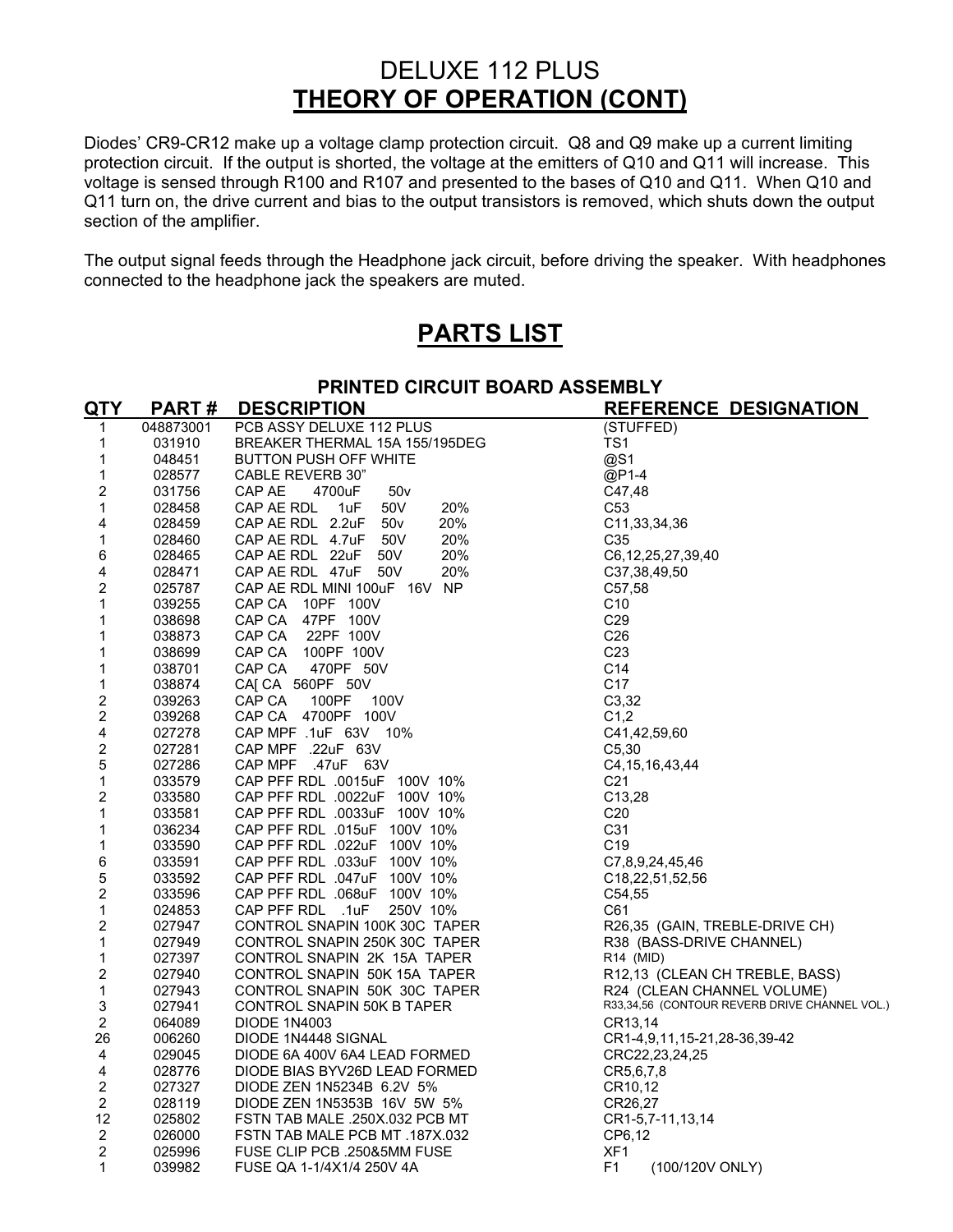## DELUXE 112 PLUS

### **PRINTED CIRCUIT BOARD ASSEMBLY (CONT)**

| <u>QTY</u>                   | <b>PART#</b>     | <b>DESCRIPTION</b>                                                 | <b>REFERENCE DESIGNATION</b>     |
|------------------------------|------------------|--------------------------------------------------------------------|----------------------------------|
| 1                            | 020794           | FUSE QA 20mmX5mm 250V 2 AMP                                        | (230/240V ONLY)<br>F1            |
| 1                            | 031725           | <b>HEATSINK PLATE</b>                                              | (TRANSISTOR MOUNT)               |
| 5                            | 016795           | IC DUAL OP AMP TL072                                               | U2, 3, 5, 6, 7                   |
| 1                            | 031611           | IC DUAL OP AMP PC4560                                              | U4                               |
| 1                            | 028047           | IC OP AMP MC1436/SG1436Y                                           | U1                               |
| 4                            | 040903           | <b>INSULATOR MICA TO-218</b>                                       | @Q1,2,10,11                      |
| 2                            | 037036           | JACK PHONE PCB MONO CA PREMIUM                                     | J3,4 (FOOTSWITCH PREAMP OUT)     |
| 4                            | 031570           | JACK PHONE PCB STEREO PREMIUM                                      | J1,2,5,6 (INPUTS, POWER AMP IN   |
|                              |                  |                                                                    | HEADPHONE)                       |
| 5                            | 026043           | JUMPER WIRE 18GA .8X.175                                           | $JP1-5$                          |
| 60                           | 020888           | <b>JUMPER WIRE 22GA</b>                                            | W1-60                            |
| 1                            | 028098           | LED 5X5MM GREEN SLB-55MG3                                          | LD4                              |
| 1                            | 028039           | LED RED 5X5MM SLB-55VR3                                            | LD <sub>3</sub>                  |
| 2                            | 9902202281       | LED RED LUMEX CS02                                                 | LD1,2                            |
| 1                            | 048872           | PCB FAB DELUXE 112 PLUS                                            | (RAW BOARD)                      |
| 3                            | 024947           | <b>RES CF</b><br>1/4W<br>5% 47Ω                                    | R4,5,45                          |
| 2                            | 024957           | <b>RES CF</b><br>1/4W<br>5% 270Ω                                   | R101,106                         |
| 1                            | 029604           | 5% $300\Omega$<br><b>RES CF</b><br>1/4W                            | <b>R84</b>                       |
| 7                            | 024965           | <b>RES CF</b><br>1/4W<br>5% 1K                                     | R17,30,48,52,99,100,107          |
| 3                            | 024971           | 5% 2.2K<br><b>RES CF</b><br>1/4W                                   | R23,71,72                        |
| 3                            | 024973           | 1/4W<br>5% 3.3K<br><b>RES CF</b>                                   | R25,27,54                        |
| $\overline{\mathbf{c}}$      | 024975           | <b>RES CF</b><br>1/4W<br>5% 3.9K                                   | R61,77                           |
| 1                            | 024977           | <b>RES CF</b><br>1/4W<br>5% 4.7K                                   | <b>R44</b>                       |
| 1                            | 028034           | 5% 5.1K<br>RES CF<br>1/4W                                          | R8                               |
| 1                            | 024979           | 5% 6.8K<br><b>RES CF</b><br>1/4W                                   | R <sub>9</sub>                   |
| 1                            | 024942           | <b>RES CF</b><br>1/4W<br>5% 7.5K                                   | R <sub>22</sub>                  |
| 1                            | 024980           | <b>RES CF</b><br>1/4W<br>5% 8.2K                                   | R <sub>20</sub>                  |
| 5                            | 024981           | 5% 10K<br><b>RES CF</b><br>1/4W                                    | R53,86,87,93,94                  |
| $\boldsymbol{2}$             | 024985           | <b>RES CF</b><br>1/4W<br>5% 15K                                    | R <sub>10</sub> ,40              |
| $\overline{\mathbf{c}}$<br>5 | 029006           | <b>RES CF</b><br>1/4W<br>5% 20K                                    | R <sub>102</sub> , 104           |
|                              | 024987           | 5% 22K<br>RES CF<br>1/4W                                           | R <sub>11</sub> , 15, 18, 19, 37 |
| 3<br>2                       | 024988<br>024989 | <b>RES CF</b><br>1/4W<br>5% 27K<br>1/4W<br>5% 33K<br><b>RES CF</b> | R60,62,66<br>R2,3                |
| 5                            | 024993           | <b>RES CF</b><br>5% 47K<br>1/4W                                    | R31,32,36,39,59                  |
| $\mathbf 1$                  | 026507           | 5% 62K<br><b>RES CF</b><br>1/4W                                    | R78                              |
| 2                            | 029613           | 5% 91K<br><b>RES CF</b><br>1/4W                                    | R41,50                           |
| $\overline{\mathbf{c}}$      | 024997           | <b>RES CF</b><br>1/4W<br>5% 100K                                   | R47,58                           |
| $\mathbf 1$                  | 025058           | 5% 180K<br><b>RES CF</b><br>1/4W                                   | R <sub>16</sub>                  |
| $\,6\,$                      | 025059           | 5% 220K<br><b>RES CF</b><br>1/4W                                   | R21,29,42,43,108,109             |
| 3                            | 025065           | 5% 470K<br><b>RES CF</b><br>1/4W                                   | R28,46,55                        |
| $\overline{\mathbf{c}}$      | 028018           | <b>RES CF</b><br>5% 510K<br>1/4W                                   | R <sub>6</sub> ,7                |
| 1                            | 025067           | <b>RES CF</b><br>1/4W<br>5% 680K                                   | <b>R65</b>                       |
| 2                            | 029618           | 1/4W<br>5% 910K<br><b>RES CF</b>                                   | R51,57                           |
| 8                            | 025069           | <b>RES CF</b><br>1/4W<br>5%<br>1M                                  | R1,49,85,88,91,92,95,96          |
| 1                            | 026493           | <b>RES CF</b><br>1/2W<br>5% 2.7k                                   | R83                              |
| 2                            | 036926           | 1/2W<br>5% 4.7k<br><b>RES CF</b>                                   | R70,73                           |
| 1                            | 028045           | <b>RES FILM</b><br>1W<br>5% 220 $\Omega$                           | R69                              |
| $\boldsymbol{2}$             | 028030           | 5% 680 $\Omega$<br><b>RES FILM</b><br>1W                           | R63,67                           |
| 3                            | 028029           | <b>RES FILM</b><br>1W<br>5% 1.5K                                   | R64,68,82                        |
| $\mathbf 2$                  | 028038           | <b>RES FILM</b><br>1W<br>5% 3.9K                                   | R89,90                           |
| $\mathbf 1$                  | 028022           | 5% $120\Omega$<br>RES FILM<br>2W                                   | R79                              |
| $\overline{\mathbf{c}}$      | 028021           | <b>RES FILM</b><br>5% 470 $\Omega$<br>2W                           | R80,81                           |
| 4                            | 039210           | 10% .47 $\Omega$<br>RES WW 5W                                      | R74,75,103,105                   |
| 2                            | 028037           | RES WW BT 5W 10% 330Ω                                              | R97,98                           |
| $\mathbf{1}$                 | 027479           | RES WW BT 10W 10% .1 $\Omega$                                      | <b>R76</b>                       |
| 4                            | 027638           | SCREW TF 4-40X3/8 HWHS ZI .1" HD                                   | @Q1,2,10,11                      |
| $\,6\,$                      | 032908           | SCRW TF 6-32X3/8 PHP ZI                                            | <b>HEATSNK/BREAKER</b>           |
| 2                            | 9904701440       | SPACER LED .7X.125 BLUE @LD3,4                                     | @LD3.4                           |
| 1                            | 028091           | SWITCH PUSH SLFLK SHORT STROKE                                     | S1 (DRIVE SELECT)                |
| 1                            | 028503           | THERMISTOR 10 OHM 5A C60-11                                        | TH <sub>1</sub>                  |
| 4                            | 028169           | WSHR SHLDR NYL 5/32X1/4                                            | (QQ1, 2, 10, 11)                 |
| 5                            | 014689           | XSTR N-CH JFET J111 TO-92                                          | Q3,4,5,6,7                       |
| 1                            | 016739           | XSTR NPN 2N4401 TO-92                                              | Q8                               |
| $\overline{2}$               | 028114           | XSTR NPN TIP 142 TO-218AC                                          | Q1, 10                           |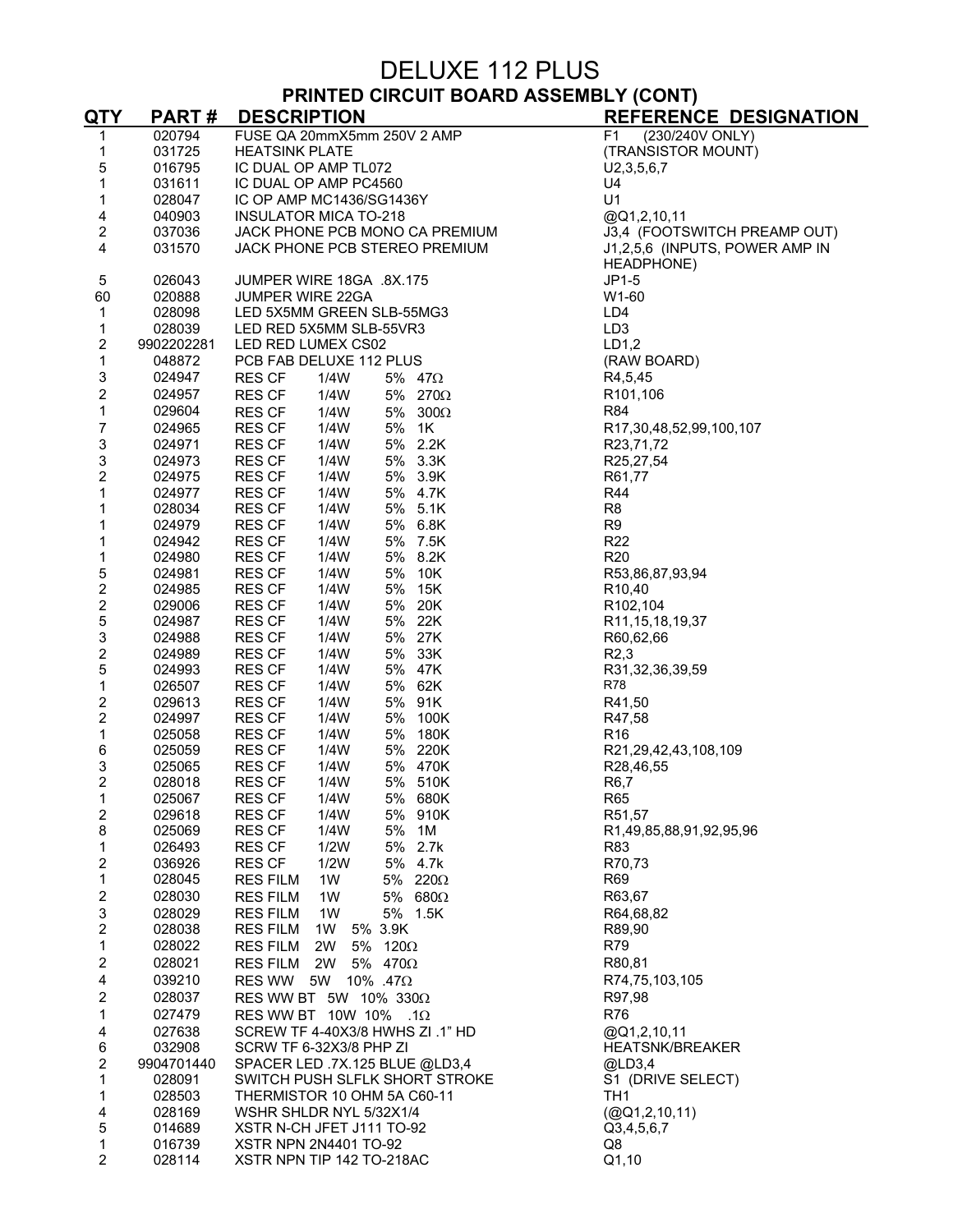#### DELUXE 112 PLUS **PRINTED CIRCUIT BOARD ASSEMBLY (CONT)**

| <u>QTY</u>              | <b>PART#</b> | <b>DESCRIPTION</b>                 | <b>REFERENCE DESIGNATION</b> |
|-------------------------|--------------|------------------------------------|------------------------------|
| 1                       | 016742       | XSTR PNP 2N4403 TO-92              | Q9                           |
| $\overline{2}$          | 028115       | XSTR PNP TIP 147 TO-218AC          | Q2.11                        |
|                         |              |                                    |                              |
|                         |              | <b>CHASSIS ASSEMBLY</b>            |                              |
| <u>QTY</u>              | <b>PART#</b> | <b>DESCRIPTION</b>                 | <b>REFERENCE DESIGNATION</b> |
|                         | 048879       | CHS ASSY DELUXE 112 PLUS           | (COMPLETE CHASSIS 120V)      |
|                         | 021709       | BUSHING SR .437X.062X 13/32 BLK    | (@ SPEAKER CABLE)            |
|                         | 026116       | BUSHING SR .500X.063X7/16 BLK      | (@ REVERB CABLE)             |
|                         | 026038       | BUSHING SR .625X.062X37/64 BLK     | (@ POWER CABLE)              |
|                         | 010401       | BUSHING SR .625X.125X37/64 WHT     | (@ POWER CABLE 230/240V)     |
|                         | 026527       | CABLE ASSY PWR 120V .187 TABS      | (POWER CABLE 120V ONLY)      |
|                         | 048465       | CABLE ASSY PWR .187 TAB 100V       | (POWER CABLE 100V ONLY)      |
|                         | 026528       | CABLE ASSY PWR 230V .187 TAB       | (POWER CABLE 230V ONLY)      |
|                         | 036479       | CABLE ASSY PWR AUST .187 TABS      | (PWR CABLE AUSTRALIA ONLY)   |
|                         | 040992       | CABLE ASSY PWR 5A U.K. 187 TAB     | (PWR CABLE UNITED KINGDOM)   |
|                         | 048874       | CHS DELUE 112 PLUS                 | (RAW CHASSIS)                |
|                         | 028560       | <b>END BELL XFMR 85W</b>           | <b>(TRANSFORMER MOUNT)</b>   |
|                         | 031726       | <b>HEATSINK BAR M-80</b>           | (COUPLER TO CHASSIS)         |
| 10                      | 026402       | KNOB POINTER BLACK                 |                              |
| 4                       | 028591       | NUT ACORN 8-32                     | (TRANSFORMER MOUNT)          |
|                         | 048875       | PANEL FRONT DELUXE 112 PLUS        |                              |
|                         | 048876       | PANEL REAR DELUXE 112 PLUS         |                              |
|                         | 038900       | SCRW TF 6-32X1*4 PHP ZI            | (@ GROUND LUG)               |
| $\overline{\mathbf{c}}$ | 028937       | SCRW TF 6-32X5/8 PHP ZI TAPTYT     | (PCB TO CHASSIS MOUNT)       |
| 5                       | 028500       | SCRW TF 8-32X3/4 HWH SLTD ZI       | (HEATSINK TO CHASSIS MOUNT)  |
| $\overline{2}$          | 025936       | STANDOFF NYLON PCB SNAPIN 3/8"     | (PCB MOUNT)                  |
|                         | 025935       | SWITCH DPST .187 TAB (DOM)         | (POWER SWITCH)               |
| 4                       | 030007       | <b>WSHR LCK INTL 8X.330X.02 ZI</b> | (TRANSFORMER MOUNT)          |
|                         | 027668       | XFMR PWR 120V 85W                  | (120V DOMESTIC ONLY)         |
|                         | 039357       | XFMR PWR EXP DELUXE 112            | (100V/115V/230V/240V)        |

#### **FOOTSWITCH ASSEMBLY**

| <b>QTY</b> | <b>PART#</b> | <b>DESCRIPTION</b>             | <b>REFERENCE DESIGNATION</b> |
|------------|--------------|--------------------------------|------------------------------|
|            | 028/122      | FOOTSWITCH 2 BTN REVERB F/LOGO | (COMPLETE FOOTSWITCH)        |
|            | 006260       | DIODE 1N4448/1N914B SIGNAL     | CR <sub>1.2</sub>            |
|            | 037036       | JACK PHONE PCB MONO CA PREMIUM | J1                           |
|            | 028039       | LED RED 5X5MM SLB-55VR3        | LD1.2                        |
| 2          | 028714       | SWITCH PUSH SPDT               | S <sub>1.2</sub>             |
|            |              |                                |                              |

#### **CABINET ASSEMBLY**

| QTY            | <b>PART#</b> | <b>DESCRIPTION</b>                   | <b>REFERENCE DESIGNATION</b> |
|----------------|--------------|--------------------------------------|------------------------------|
|                | 041485       | CAB ASSY PERFORMER 650               | (CABINET ONLY)               |
|                | 022491       | CLAMP CABLE NYL SCRW MNT 5-16        | (@ REVERB CABLE)             |
|                | 026566       | CORNER 2 HOLE W/TAB NI               |                              |
| 2              | 026568       | <b>CORNER 3 HOLE NI</b>              |                              |
| 4              | 019276       | GLIDE CAB 1.24X.335 NI               | (NO INSERT)                  |
|                | 040051       | <b>GRILLE ASSY DELUXE 112</b>        | (GRILLE ONLY)                |
|                | 027846       | HANDLE 9.25" NO LOGO                 | (RUBBER ONLY, NO INSERT)     |
|                | 019279       | HANDLE CAP 2 HOLE NICKEL             | (HANDLE MOUNT)               |
| 4              | 019275       | <b>INSERT GLIDE CUSHION 1.27 DIA</b> | (RUBBER ONLY)                |
|                | 032524       | INSERT HANDLE                        | (SPRING STEEL)               |
|                | 011298       | NAMEPLATE FENDER SMALL               | (LOGO)                       |
| 8              | 021972       | NUT T 10-32X3/4 STR 3 PRNG BLX       | (SPEAKER/HANDLE MOUNT)       |
|                | 028055       | REVERB UNIT 800 OHM 8EB2C1B DN       | (PAN)                        |
| 4              | 026577       | SCRW M 10-32C1 PHP BLX               | (SPEAKER MOUNT)              |
| 4              | 022244       | SCRW M 10-32X1-1/8 OHP NI            | (HANDLE MOUNT)               |
| 6              | 036199       | SCRW M 8-32X1-3/16 OHP BLX CP        | (CHASSIS MOUNT)              |
| 5              | 029828       | SCRW PB 8X3/4 PHP ZI                 | (REVERB PAN MOUNT)           |
| 2              | 018113       | SCRW SMA 4X1/2 OHP BLX               | (LOGO MOUNT)                 |
| $\overline{2}$ | 011678       | SCRW SMA 8X1-1/2 OHP BLX             | (GRILLE MOUNT)               |
| 10             | 026571       | SCRW SMA 8X1/2 THP NI                | (CORNER MOUNT)               |
| 4              | 026625       | SCRW WOOD 8X1 FH                     | (GLIDE MOUNT)                |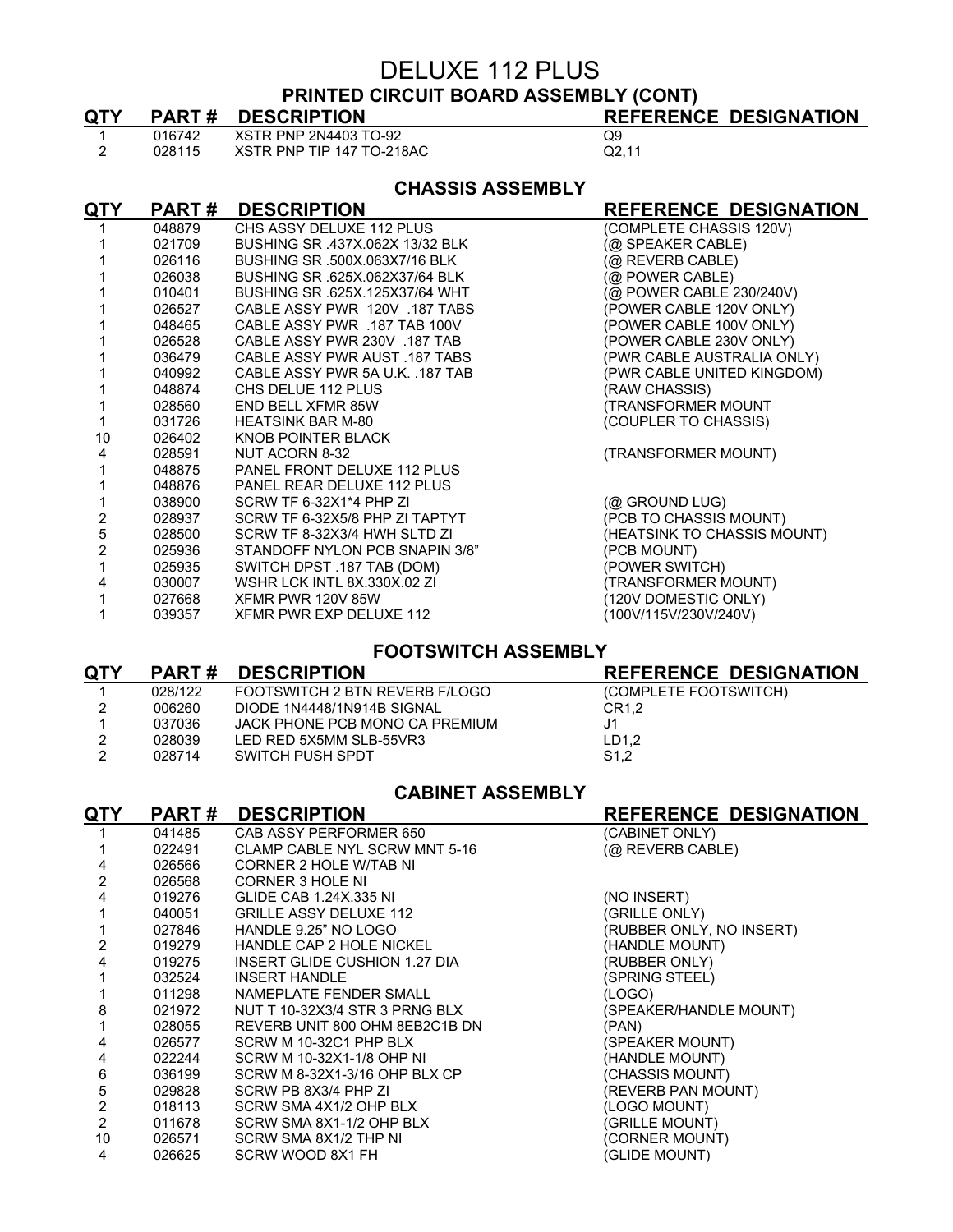#### DELUXE 112 PLUS **CABINET ASSEMBLY (CONT)**

**QTY PART # DESCRIPTION**<br>
6 029527 WSHR FNSH 8-5/8 FLNGD BLX WX (CHASSIS MOUNT)  $\frac{1}{6}$  029527 WSHR FNSH 8-5/8 FLNGD BLX WX

#### **MISCELLANEOUS**

## **QTY PART # DESCRIPTION**<br>1 048877 MANUAL OWNERS DLX 112 PLUS

1 048877 MANUAL OWNERS DLX 112 PLUS<br>1 048871 SCHEM REDU DLX 112 PLUS W/S SCHEM REDU DLX 112 PLUS W/ SERV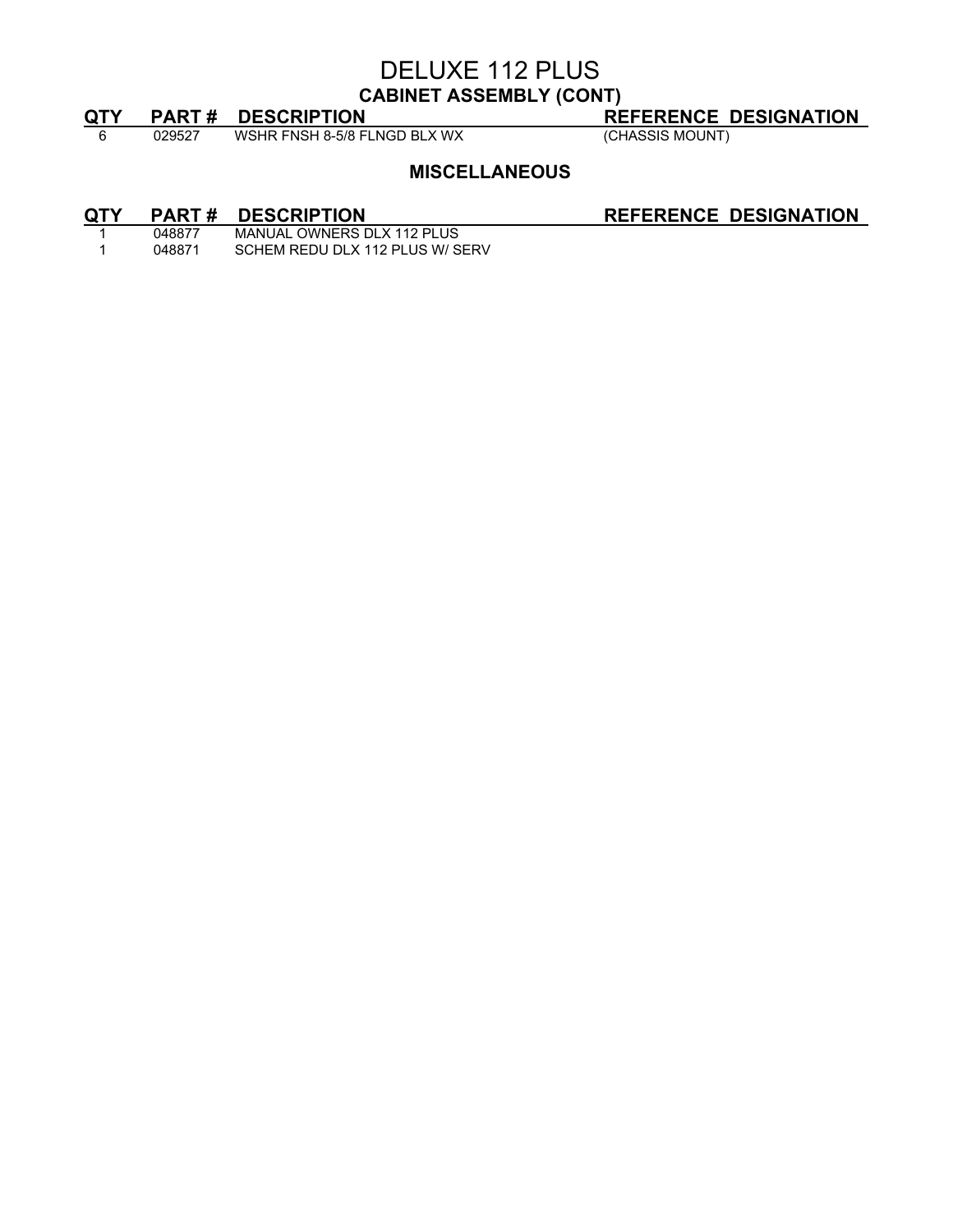